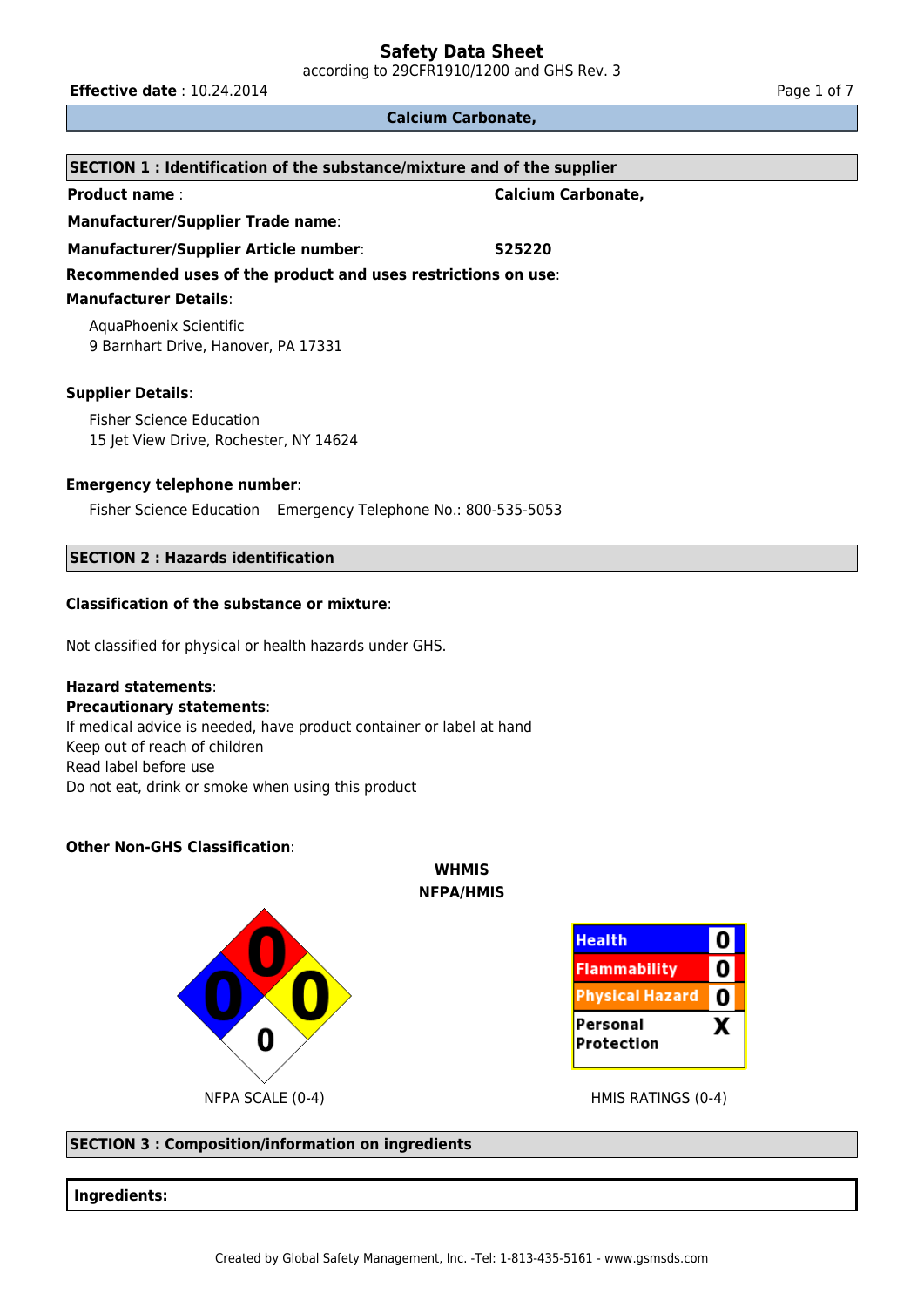according to 29CFR1910/1200 and GHS Rev. 3

**Effective date** : 10.24.2014 **Page 2 of 7 Page 2 of 7** 

### **Calcium Carbonate,**

| CAS 471-34-1 | Calcium (<br>Carbonate | 100 % |
|--------------|------------------------|-------|

Percentages are by weight

### **SECTION 4 : First aid measures**

### **Description of first aid measures**

**After inhalation:** Loosen clothing as necessary and position individual in a comfortable position.Move exposed to fresh air. Give artificial respiration if necessary. If breathing is difficult give oxygen.Get medical assistance if cough or other symptoms appear.

**After skin contact:** Rinse/flush exposed skin gently using soap and water for 15-20 minutes.Seek medical advice if discomfort or irritation persists.

**After eye contact:** Protect unexposed eye. Rinse/flush exposed eye(s) gently using water for 15-20 minutes. Remove contact lens(es) if able to do so during rinsing. Seek medical attention if irritation persists or if concerned.

**After swallowing:** Rinse mouth thoroughly. Do not induce vomiting. Have exposed individual drink sips of water. Seek medical attention if irritation, discomfort or vomiting persists.Never give anything by mouth to an unconscious person.

### **Most important symptoms and effects, both acute and delayed:**

Irritation, Nausea,Headache, Shortness of breath.;

### **Indication of any immediate medical attention and special treatment needed:**

If seeking medical attention, provide SDS document to physician.Physician should treat symptomatically.

### **SECTION 5 : Firefighting measures**

### **Extinguishing media**

**Suitable extinguishing agents:** Substance is non-flammable. Use appropriate fire suppression agents for adjacent combustible materials or sources of ignition. Use water, dry chemical, chemical foam, carbon dioxide, or alcohol-resistant foam

# **For safety reasons unsuitable extinguishing agents:**

# **Special hazards arising from the substance or mixture:**

Combustion products may include carbon oxides or other toxic vapors.Thermal decomposition can lead to release of irritating gases and vapors.

### **Advice for firefighters:**

**Protective equipment:** Use NIOSH-approved respiratory protection/breathing apparatus.

**Additional information (precautions):** Avoid inhaling gases, fumes, dust, mist, vapor, and aerosols.Avoid contact with skin, eyes, and clothing.

### **SECTION 6 : Accidental release measures**

## **Personal precautions, protective equipment and emergency procedures:**

Wear protective equipment. Ensure that air-handling systems are operational.Ensure adequate ventilation.

### **Environmental precautions:**

Prevent from reaching drains, sewer or waterway. Collect contaminated soil for characterization per Section 13. Should not be released into environment.

### **Methods and material for containment and cleaning up:**

Keep in suitable closed containers for disposal.Wear protective eyeware, gloves, and clothing. Refer to Section 8.Always obey local regulations.Dust deposits should not be allowed to accumulate on surfaces, as these may form an explosive mixture if they are released into the atmosphere in sufficient concentration. Avoid dispersal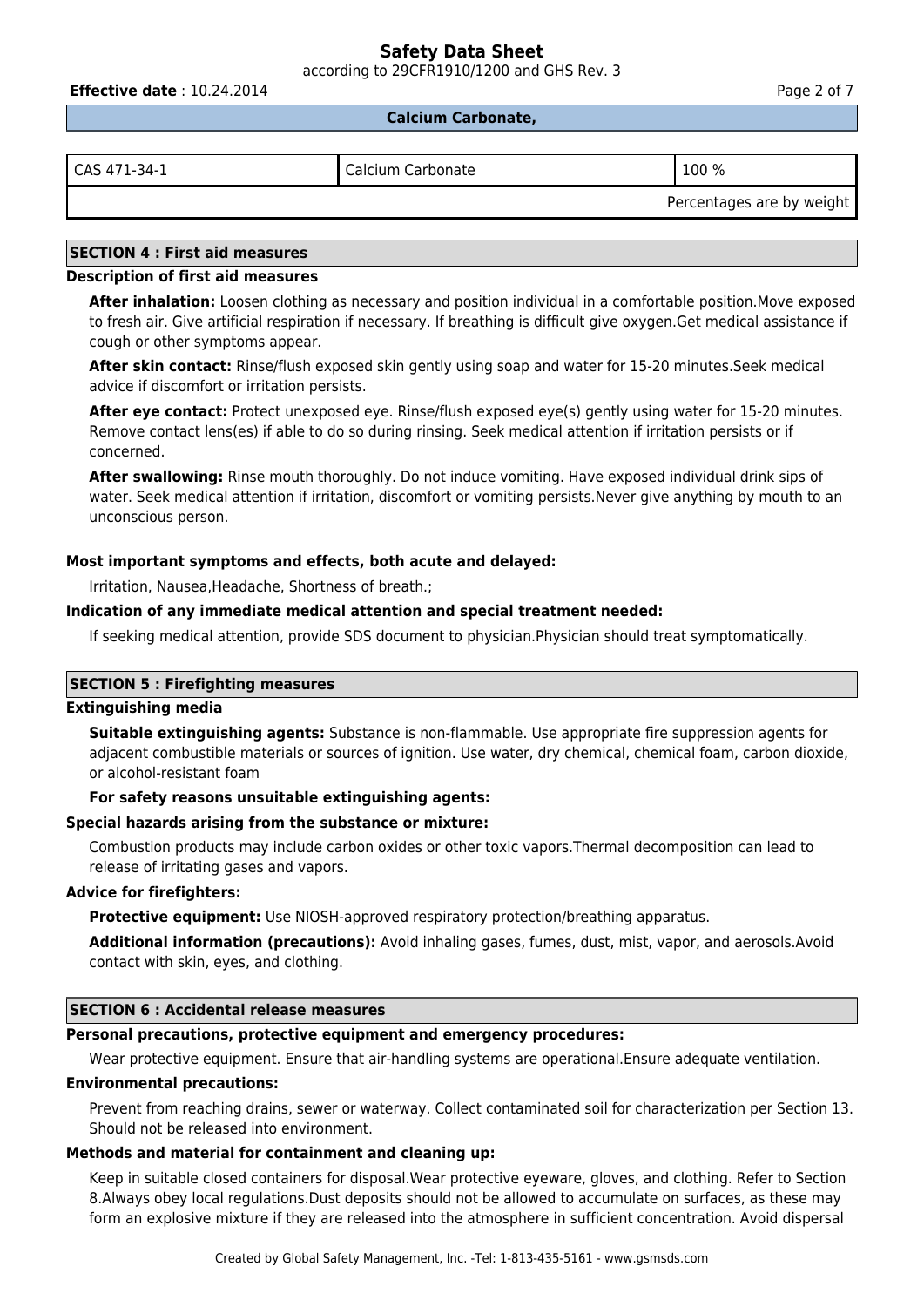according to 29CFR1910/1200 and GHS Rev. 3

**Effective date** : 10.24.2014 **Page 3 of 7 Page 3 of 7** 

**Calcium Carbonate,**

of dust in the air (i.e., clearing dust surfaces with compressed air). Collect solids in powder form using vacuum with (HEPA filter). Evacuate personnel to safe areas.

### **Reference to other sections:**

# **SECTION 7 : Handling and storage**

# **Precautions for safe handling:**

Minimize dust generation and accumulation. Follow good hygiene procedures when handling chemical materials. Refer to Section 8.Do not eat, drink, smoke, or use personal products when handling chemical substances. Avoid contact with eyes, skin, and clothing.

### **Conditions for safe storage, including any incompatibilities:**

Store away from incompatible materials.Protect from freezing and physical damage.Keep away from food and beverages.Provide ventilation for containers. Avoid storage near extreme heat, ignition sources or open flame. Store in cool, dry conditions in well sealed containers. Store with like hazards

# **SECTION 8 : Exposure controls/personal protection**





| <b>Control Parameters:</b>               | , , OSHA PEL TWA (Total Dust) 15 mg/m3 (50 mppcf*)<br>, , ACGIH TLV TWA (inhalable particles) 10 mg/m3<br>471-34-1, , NIOSH REL: TWA 10 mg/m3 (total) TWA 5 mg/m3 (resp)                                                                                                                                                                                                                                                                                                                                                                                                                                                                                                                                                                                                                                                                                                                                           |
|------------------------------------------|--------------------------------------------------------------------------------------------------------------------------------------------------------------------------------------------------------------------------------------------------------------------------------------------------------------------------------------------------------------------------------------------------------------------------------------------------------------------------------------------------------------------------------------------------------------------------------------------------------------------------------------------------------------------------------------------------------------------------------------------------------------------------------------------------------------------------------------------------------------------------------------------------------------------|
| <b>Appropriate Engineering controls:</b> | Emergency eye wash fountains and safety showers should be available in<br>the immediate vicinity of use/handling. Provide exhaust ventilation or<br>other engineering controls to keep the airborne concentrations of vapor<br>or dusts (total/respirable) below the applicable workplace exposure limits<br>(Occupational Exposure Limits-OELs) indicated above. It is recommended<br>that all dust control equipment such as local exhaust ventilation and<br>material transport systems involved in handling of this product contain<br>explosion relief vents or an explosion suppression system or an oxygen<br>deficient environment. Ensure that dust-handling systems (such as<br>exhaust ducts, dust collectors, vessels, and processing equipment) are<br>designed in a manner to prevent the escape of dust into the work area<br>(i.e., there is no leakage from the equipment). Use under a fume hood |
| <b>Respiratory protection:</b>           | Not required under normal conditions of use. Where risk assessment<br>shows air-purifying respirators are appropriate use a full-face particle<br>respirator type N100 (US) or type P3 (EN 143) respirator cartridges as a<br>backup to engineering controls. When necessary use NIOSH approved<br>breathing equipment.                                                                                                                                                                                                                                                                                                                                                                                                                                                                                                                                                                                            |
| <b>Protection of skin:</b>               | Select glove material impermeable and resistant to the substance. Select<br>glove material based on rates of diffusion and degradation. Dispose of<br>contaminated gloves after use in accordance with applicable laws and<br>good laboratory practices. Use proper glove removal technique without<br>touching outer surface. Avoid skin contact with used gloves. Wear<br>protective clothing.                                                                                                                                                                                                                                                                                                                                                                                                                                                                                                                   |
| Eye protection:                          | Wear equipment for eye protection tested and approved under<br>appropriate government standards such as NIOSH (US) or EN<br>166(EU). Safety glasses or goggles are appropriate eye protection.                                                                                                                                                                                                                                                                                                                                                                                                                                                                                                                                                                                                                                                                                                                     |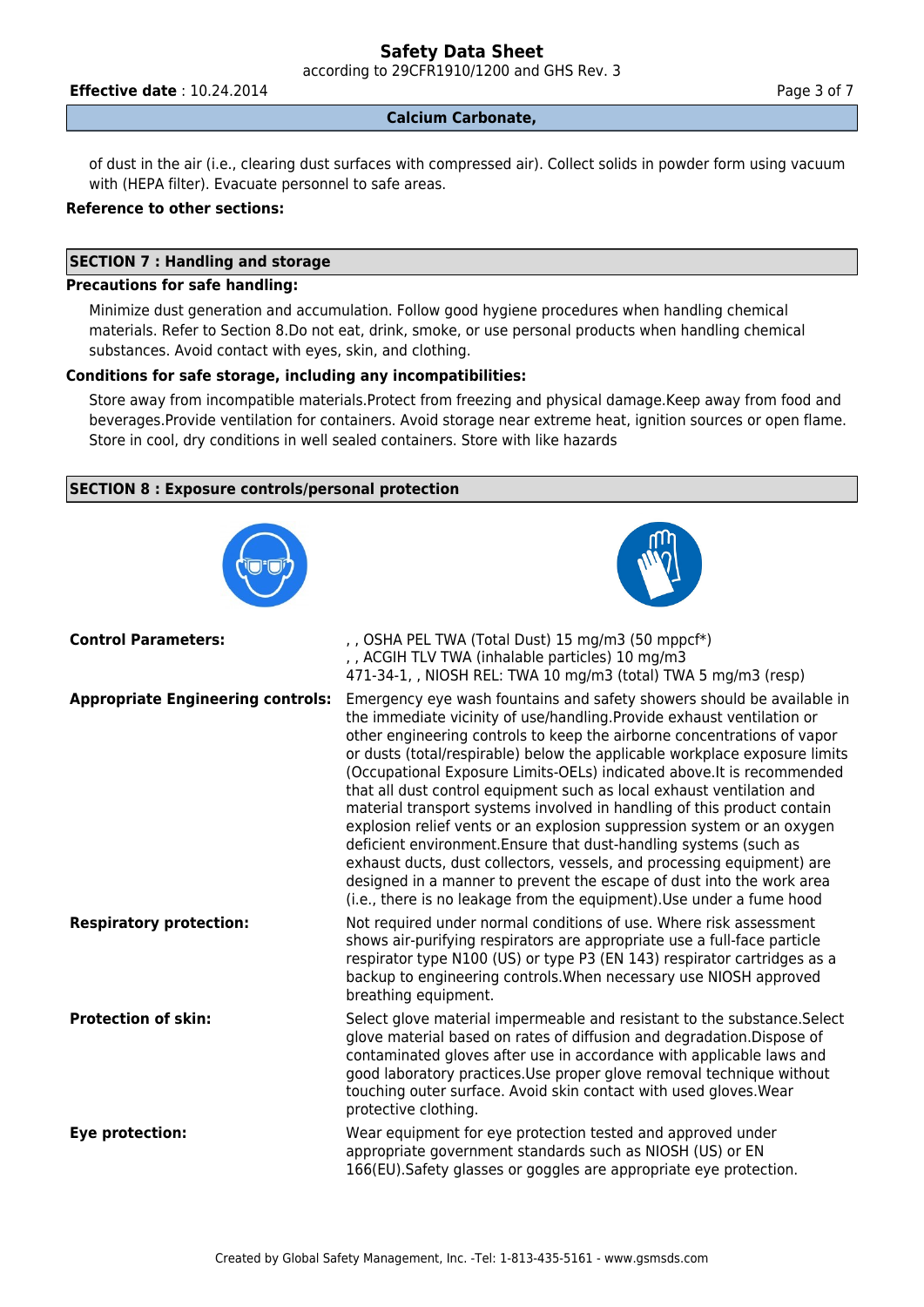according to 29CFR1910/1200 and GHS Rev. 3

**Effective date** : 10.24.2014 **Page 4 of 7 Page 4 of 7** 

### **Calcium Carbonate,**

**General hygienic measures:** Perform routine housekeeping.Wash hands before breaks and at the end of work.Avoid contact with skin, eyes, and clothing.Before wearing wash contaminated clothing.

### **SECTION 9 : Physical and chemical properties**

| <b>Appearance (physical</b><br>state,color): | white powder      | <b>Explosion limit lower:</b><br><b>Explosion limit upper:</b> | Not determined<br>Not determined                           |
|----------------------------------------------|-------------------|----------------------------------------------------------------|------------------------------------------------------------|
| Odor:                                        | Not Determined    | Vapor pressure:                                                | Not determined                                             |
| Odor threshold:                              | Not determined    | Vapor density:                                                 | Not determined                                             |
| pH-value:                                    | 8.0               | <b>Relative density:</b>                                       | Not determined                                             |
| <b>Melting/Freezing point:</b>               | 800 °C (1,472 °F) | Solubilities:                                                  |                                                            |
| <b>Boiling point/Boiling</b><br>range:       | Not determined    | <b>Partition coefficient (n-</b><br>octanol/water):            | Not determined                                             |
| <b>Flash point (closed</b><br>cup):          | Not determined    | <b>Auto/Self-ignition</b><br>temperature:                      | Not determined                                             |
| <b>Evaporation rate:</b>                     | Not determined    | <b>Decomposition</b><br>temperature:                           | Not determined                                             |
| <b>Flammability</b><br>(solid, gaseous):     | Not determined    | Viscosity:                                                     | a. Kinematic: Not determined<br>b. Dynamic: Not determined |
| <b>Density: Not determined</b>               |                   |                                                                |                                                            |

# **SECTION 10 : Stability and reactivity**

**Reactivity:**Nonreactive under normal conditions. **Chemical stability:**Stable under normal conditions. **Possible hazardous reactions:**None under normal processing **Conditions to avoid:**Incompatible Materials. **Incompatible materials:**Strong acids.Strong bases.Oxidizing agents. **Hazardous decomposition products:**

# **SECTION 11 : Toxicological information**

| <b>Acute Toxicity:</b>                                  |                                      |                            |  |
|---------------------------------------------------------|--------------------------------------|----------------------------|--|
| Oral:                                                   | <b>IUCLID</b><br>LD50 Rat 6450 mg/kg |                            |  |
| <b>Chronic Toxicity: No additional information.</b>     |                                      |                            |  |
| <b>Corrosion Irritation: No additional information.</b> |                                      |                            |  |
| Sensitization:                                          |                                      | No additional information. |  |
| <b>Single Target Organ (STOT):</b>                      |                                      | No additional information. |  |
| <b>Numerical Measures:</b>                              |                                      | No additional information. |  |
| Carcinogenicity:                                        |                                      | No additional information. |  |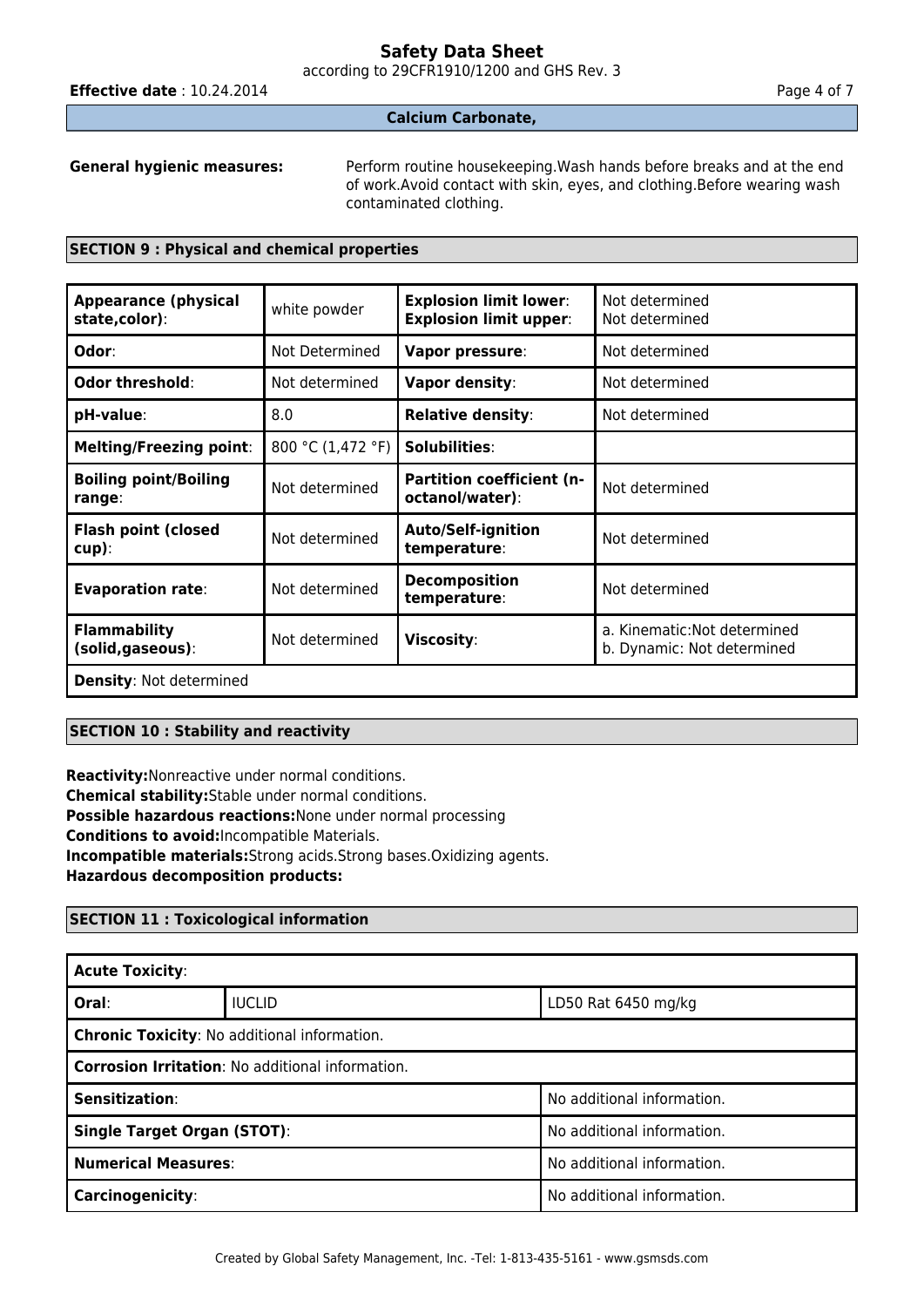according to 29CFR1910/1200 and GHS Rev. 3

**Effective date** : 10.24.2014 **Page 5 of 7 Page 5 of 7** 

### **Calcium Carbonate,**

| Mutagenicity:          | No additional information. |
|------------------------|----------------------------|
| Reproductive Toxicity: | No additional information. |

### **SECTION 12 : Ecological information**

**Ecotoxicity Persistence and degradability**: **Bioaccumulative potential**: **Mobility in soil**: **Other adverse effects**:

### **SECTION 13 : Disposal considerations**

### **Waste disposal recommendations**:

Contact a licensed professional waste disposal service to dispose of this material.Dispose of empty containers as unused product.Product or containers must not be disposed with household garbage.It is the responsibility of the waste generator to properly characterize all waste materials according to applicable regulatory entities (US 40CFR262.11).Chemical waste generators must determine whether a discarded chemical is classified as a hazardous waste. Chemical waste generators must also consult local, regional, and national hazardous waste regulations. Ensure complete and accurate classification.

### **SECTION 14 : Transport information**

## **UN-Number**

Not Regulated.

### **UN proper shipping name**

Not Regulated.

**Transport hazard class(es) Packing group**:Not Regulated **Environmental hazard**: **Transport in bulk**: **Special precautions for user**:

### **SECTION 15 : Regulatory information**

### **United States (USA)**

### **SARA Section 311/312 (Specific toxic chemical listings)**:

None of the ingredients is listed

### **SARA Section 313 (Specific toxic chemical listings)**:

None of the ingredients is listed

### **RCRA (hazardous waste code)**:

None of the ingredients is listed

### **TSCA (Toxic Substances Control Act)**:

All ingredients are listed.

### **CERCLA (Comprehensive Environmental Response, Compensation, and Liability Act)**:

None of the ingredients is listed

### **Proposition 65 (California)**: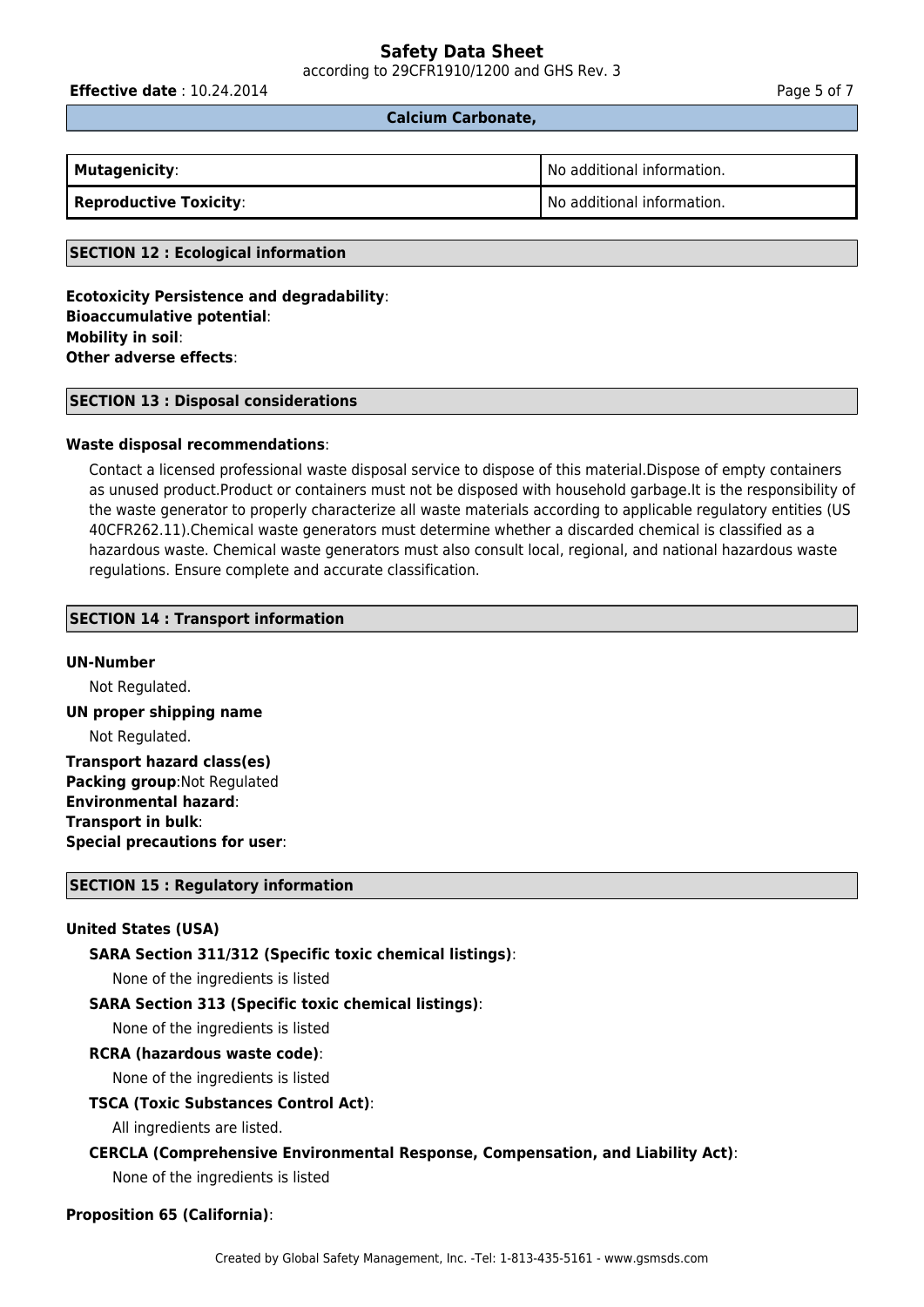according to 29CFR1910/1200 and GHS Rev. 3

**Effective date** : 10.24.2014 **Page 6 of 7 Page 6 of 7** 

### **Calcium Carbonate,**

# **Chemicals known to cause cancer**:

None of the ingredients is listed

# **Chemicals known to cause reproductive toxicity for females**:

None of the ingredients is listed

# **Chemicals known to cause reproductive toxicity for males**:

None of the ingredients is listed

# **Chemicals known to cause developmental toxicity**:

None of the ingredients is listed

### **Canada**

### **Canadian Domestic Substances List (DSL)**:

All ingredients are listed.

# **Canadian NPRI Ingredient Disclosure list (limit 0.1%)**:

None of the ingredients is listed

# **Canadian NPRI Ingredient Disclosure list (limit 1%)**:

None of the ingredients is listed

# **SECTION 16 : Other information**

This product has been classified in accordance with hazard criteria of the Controlled Products Regulations and the SDS contains all the information required by the Controlled Products Regulations.Note:. The responsibility to provide a safe workplace remains with the user.The user should consider the health hazards and safety information contained herein as a guide and should take those precautions required in an individual operation to instruct employees and develop work practice procedures for a safe work environment.The information contained herein is, to the best of our knowledge and belief, accurate.However, since the conditions of handling and use are beyond our control, we make no guarantee of results, and assume no liability for damages incurred by the use of this material.It is the responsibility of the user to comply with all applicable laws and regulations applicable to this material.

# **GHS Full Text Phrases**:

# **Abbreviations and acronyms**:

IMDG: International Maritime Code for Dangerous Goods IATA: International Air Transport Association GHS: Globally Harmonized System of Classification and Labelling of Chemicals ACGIH: American Conference of Governmental Industrial Hygienists CAS: Chemical Abstracts Service (division of the American Chemical Society) NFPA: National Fire Protection Association (USA) HMIS: Hazardous Materials Identification System (USA) WHMIS: Workplace Hazardous Materials Information System (Canada) DNEL: Derived No-Effect Level (REACH) PNEC: Predicted No-Effect Concentration (REACH) CFR: Code of Federal Regulations (USA) SARA: Superfund Amendments and Reauthorization Act (USA) RCRA: Resource Conservation and Recovery Act (USA) TSCA: Toxic Substances Control Act (USA) NPRI: National Pollutant Release Inventory (Canada) DOT: US Department of Transportation

**Effective date** : 10.24.2014